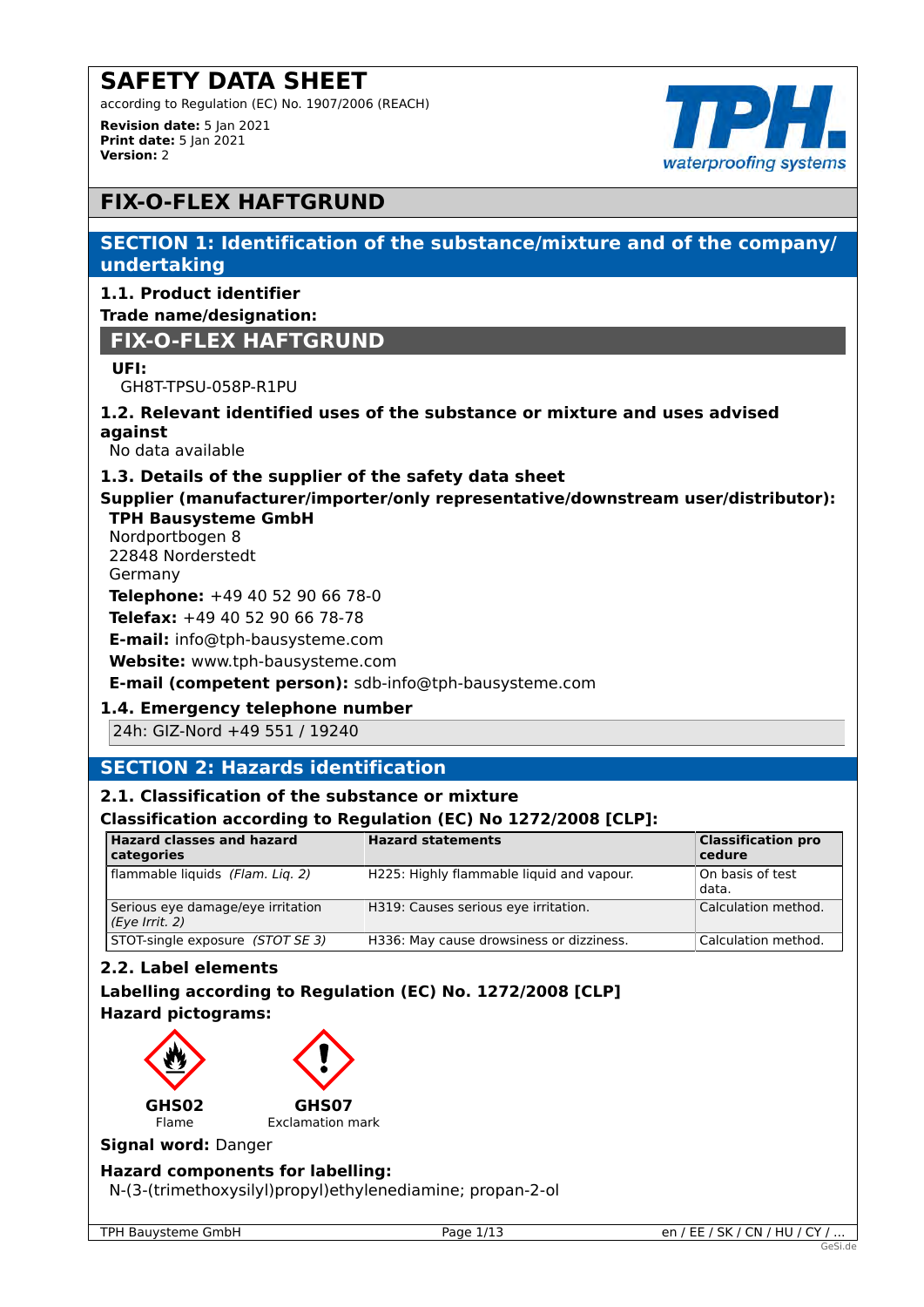**Revision date:** 5 Jan 2021 **Print date:** 5 Jan 2021

**Version:** 2



# **FIX-O-FLEX HAFTGRUND**

#### **Hazard statements for physical hazards**

| <b>H225</b>                          | Highly flammable liquid and vapour. |
|--------------------------------------|-------------------------------------|
| hazard statements for health hazards |                                     |
| H319                                 | Causes serious eye irritation.      |
| H336                                 | May cause drowsiness or dizziness.  |

### **Supplemental hazard information**

| <b>EUH208</b> | Contains N-(3-(trimethoxysilyl)propyl)ethylenediamine. May produce an allergic reaction. |
|---------------|------------------------------------------------------------------------------------------|
|               |                                                                                          |

| <b>Precautionary statements Prevention</b> |   |
|--------------------------------------------|---|
| D210                                       | K |

| P210             | Keep away from heat, hot surfaces, sparks, open flames and other ignition sources. No<br>smokina. |
|------------------|---------------------------------------------------------------------------------------------------|
| P <sub>280</sub> | Wear protective gloves/protective clothing/eye protection/face protection.                        |
|                  |                                                                                                   |

| <b>Precautionary statements Response</b> |                                                                                        |
|------------------------------------------|----------------------------------------------------------------------------------------|
| P305 + P351 +                            | IF IN EYES: Rinse cautiously with water for several minutes. Remove contact lenses, if |
| P338                                     | present and easy to do. Continue rinsing.                                              |
| P312                                     | Call a POISON CENTER/doctor/- if you feel unwell.                                      |
| $P337 + P313$                            | If eye irritation persists: Get medical advice/attention.                              |
|                                          |                                                                                        |

#### **Precautionary statements Storage**

 $P403 + P235$  Store in a well-ventilated place. Keep cool.

#### **2.3. Other hazards**

No data available

# **SECTION 3: Composition / information on ingredients**

# **3.2. Mixtures**

#### **Hazardous ingredients / Hazardous impurities / Stabilisers:**

| product identifiers                            | Substance name<br>Classification according to Regulation (EC) No 1272/2008<br>[CLP]             | Concen-<br>tration     |
|------------------------------------------------|-------------------------------------------------------------------------------------------------|------------------------|
| <b>CAS No.: 67-63-0</b><br>EC No.: 200-661-7   | propan-2-ol<br>Eye Irrit. 2, Flam. Liq. 2, STOT SE 3<br>$\textcircled{2}$ Danger H225-H319-H336 | $50 - 100$<br>weight-% |
| CAS No.: 1760-24-3<br><b>EC No.: 217-164-6</b> | N-(3-(trimethoxysilyl)propyl)ethylenediamine<br>Eye Dam. 1, Skin Sens. 1B<br>Danger H317-H318   | $\leq$ 1<br>weight-%   |

Full text of H- and EUH-phrases: see section 16.

# **SECTION 4: First aid measures**

# **4.1. Description of first aid measures**

#### **General information:**

In case of accident or unwellness, seek medical advice immediately (show directions for use or safety data sheet if possible). Remove victim out of the danger area. Remove contaminated, saturated clothing. If unconscious but breathing normally, place in recovery position and seek medical advice. Do not leave affected person unattended.

#### **Following inhalation:**

Provide fresh air. In case of respiratory tract irritation, consult a physician. Get medical advice/ attention if you feel unwell.

#### **In case of skin contact:**

After contact with skin, wash immediately with plenty of water and soap. If skin irritation or rash occurs: Get medical advice/attention. Take off immediately all contaminated clothing.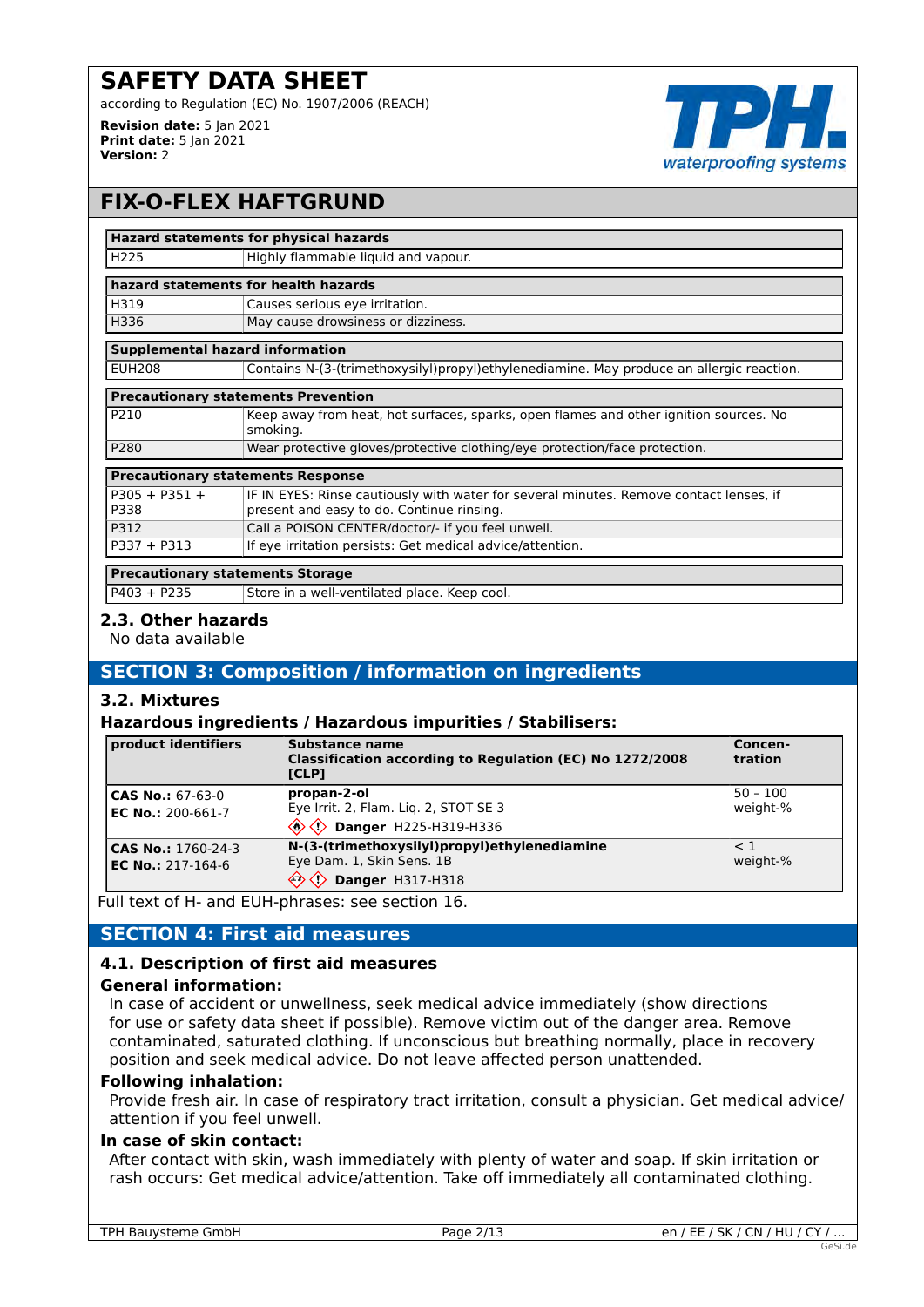according to Regulation (EC) No. 1907/2006 (REACH)

**Revision date:** 5 Jan 2021 **Print date:** 5 Jan 2021 **Version:** 2



# **FIX-O-FLEX HAFTGRUND**

#### **After eye contact:**

Rinse cautiously with water for several minutes. Remove contact lenses, if present and easy to do. Continue rinsing. If eye irritation persists: Get medical advice/attention.

#### **Following ingestion:**

Rinse mouth. Let water be drunken in little sips (dilution effect). Get medical advice/attention if you feel unwell.

#### **Self-protection of the first aider:**

Use personal protection equipment.

**4.2. Most important symptoms and effects, both acute and delayed** Serious eye damage/eye irritation Dizziness Dizziness

### **4.3. Indication of any immediate medical attention and special treatment needed** Treat symptomatically.

# **SECTION 5: Firefighting measures**

# **5.1. Extinguishing media**

# **Suitable extinguishing media:**

Water spray jet alcohol resistant foam Extinguishing powder Carbon dioxide (CO2)

#### **5.2. Special hazards arising from the substance or mixture** Combustible

**Hazardous combustion products:**

In case of fire: Gases/vapours, toxic

# **5.3. Advice for firefighters**

Wear a self-contained breathing apparatus and chemical protective clothing.

# **5.4. Additional information**

Collect contaminated fire extinguishing water separately. Do not allow entering drains or surface water.

# **SECTION 6: Accidental release measures**

# **6.1. Personal precautions, protective equipment and emergency procedures**

# **6.1.1. For non-emergency personnel**

#### **Personal precautions:**

Remove persons to safety.

#### **Protective equipment:**

Wear protective gloves/protective clothing/eye protection/face protection.

# **6.1.2. For emergency responders**

#### **Personal protection equipment:**

Personal protection equipment: see section 8

# **6.2. Environmental precautions**

Do not allow to enter into surface water or drains.

# **6.3. Methods and material for containment and cleaning up**

# **For containment:**

Absorb with liquid-binding material (sand, diatomaceous earth, acid- or universal binding agents).

#### **For cleaning up:**

Water (with cleaning agent)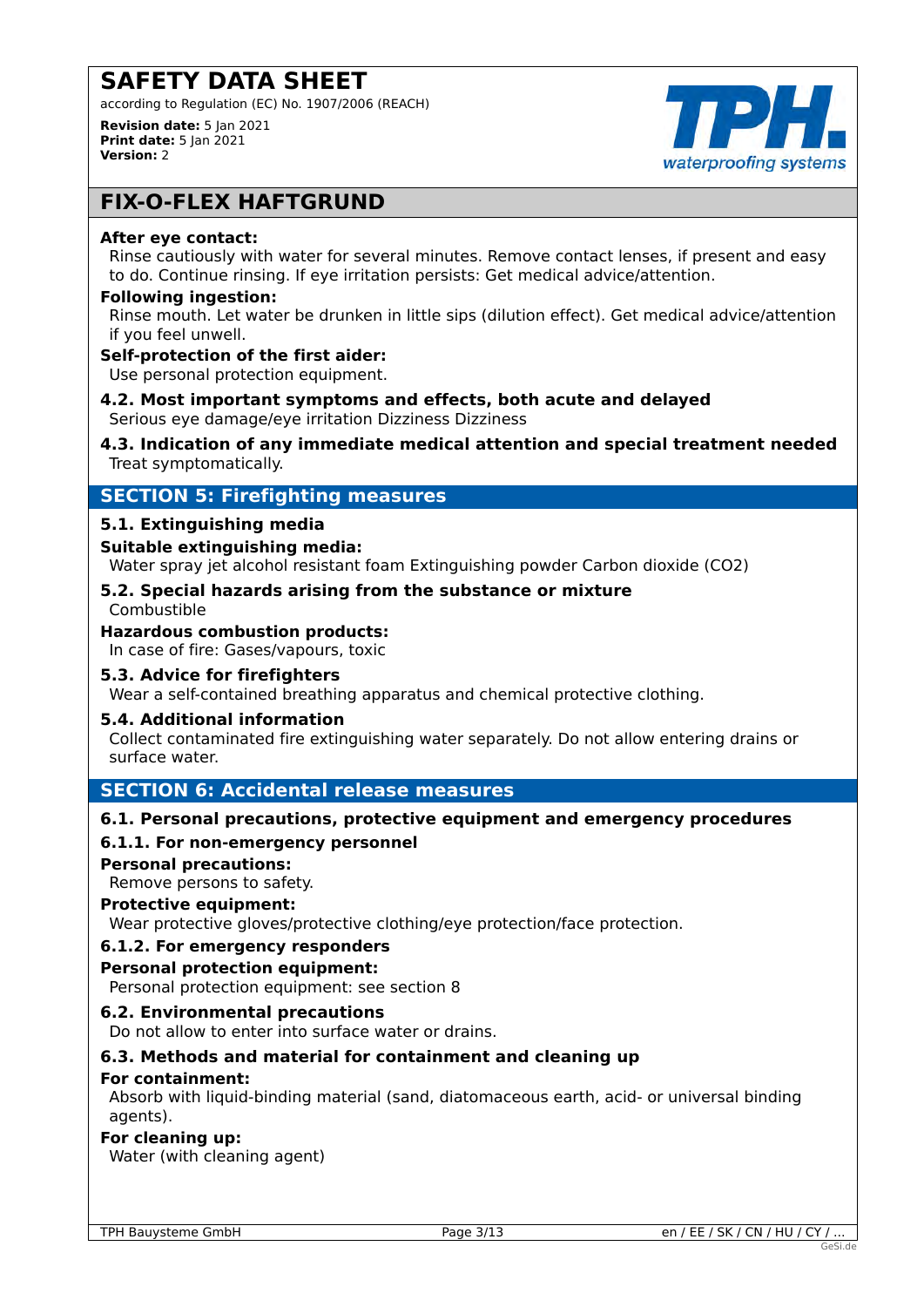according to Regulation (EC) No. 1907/2006 (REACH)

**Revision date:** 5 Jan 2021 **Print date:** 5 Jan 2021 **Version:** 2



# **FIX-O-FLEX HAFTGRUND**

### **6.4. Reference to other sections**

Safe handling: see section 7 Personal protection equipment: see section 8 Disposal: see section 13

#### **6.5. Additional information**

Use appropriate container to avoid environmental contamination.

#### **SECTION 7: Handling and storage**

#### **7.1. Precautions for safe handling**

#### **Protective measures**

#### **Advices on safe handling:**

Wear personal protection equipment (refer to section 8).

#### **Fire prevent measures:**

Take precautionary measures against static discharge. Keep away from sources of ignition - No smoking.

#### **Advices on general occupational hygiene**

When using do not eat, drink or smoke. Avoid contact with eyes and skin.

#### **7.2. Conditions for safe storage, including any incompatibilities**

#### **Technical measures and storage conditions:**

Keep container tightly closed in a cool, well-ventilated place.

**Storage class:** 3 – Flammable liquids

#### **7.3. Specific end use(s)**

No data available

# **SECTION 8: Exposure controls/personal protection**

#### **8.1. Control parameters**

### **8.1.1. Occupational exposure limit values**

| <b>Limit value</b><br>type (country<br>of origin) | <b>Substance name</b>                                | 1 Long-term occupational exposure limit value<br>2 short-term occupational exposure limit value<br>3 Instantaneous value<br>4 Monitoring and observation processes<br>5 Remark |
|---------------------------------------------------|------------------------------------------------------|--------------------------------------------------------------------------------------------------------------------------------------------------------------------------------|
| <b>BE</b>                                         | propan-2-ol<br>CAS No.: 67-63-0<br>EC No.: 200-661-7 | $\Phi$ 200 ppm (500 mg/m <sup>3</sup> )<br>$(2)$ 400 ppm (1,000 mg/m <sup>3</sup> )                                                                                            |
| CZ.                                               | propan-2-ol<br>CAS No.: 67-63-0<br>EC No.: 200-661-7 | $(2)$ 400 ppm (1,000 mg/m <sup>3</sup> )                                                                                                                                       |
| <b>PL</b>                                         | propan-2-ol<br>CAS No.: 67-63-0<br>EC No.: 200-661-7 | $\textcircled{1}$ 900 mg/m <sup>3</sup><br>$(2)$ 1,200 mg/m <sup>3</sup><br>5 (może przenikać przez skórę do organizmu)                                                        |
| <b>NO</b>                                         | propan-2-ol<br>CAS No.: 67-63-0<br>EC No.: 200-661-7 | $\Phi$ 100 ppm (245 mg/m <sup>3</sup> )                                                                                                                                        |
| IE                                                | propan-2-ol<br>CAS No.: 67-63-0<br>EC No.: 200-661-7 | $\Omega$ 200 ppm<br>2 400 ppm                                                                                                                                                  |
| HTP (FI)                                          | propan-2-ol<br>CAS No.: 67-63-0<br>EC No.: 200-661-7 | (1) 200 ppm (500 mg/m <sup>3</sup> )<br>$(2)$ 250 ppm (620 mg/m <sup>3</sup> )                                                                                                 |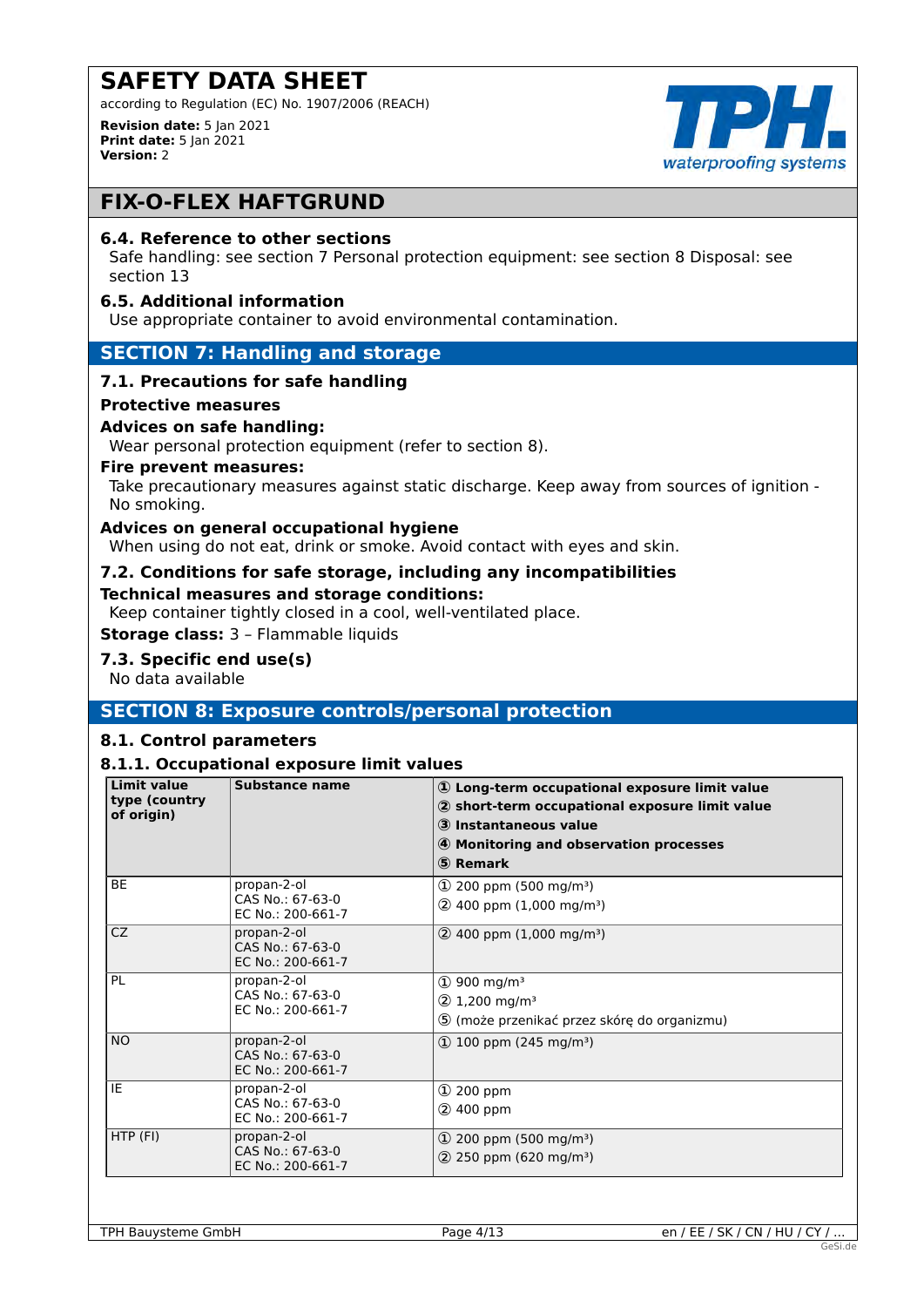according to Regulation (EC) No. 1907/2006 (REACH)

**Revision date:** 5 Jan 2021 **Print date:** 5 Jan 2021 **Version:** 2



# **FIX-O-FLEX HAFTGRUND**

| <b>Limit value</b><br>type (country<br>of origin) | <b>Substance name</b>                                | 10 Long-term occupational exposure limit value<br>2 short-term occupational exposure limit value<br>3 Instantaneous value<br>4 Monitoring and observation processes<br>5 Remark |  |
|---------------------------------------------------|------------------------------------------------------|---------------------------------------------------------------------------------------------------------------------------------------------------------------------------------|--|
| LT                                                | propan-2-ol<br>CAS No.: 67-63-0<br>EC No.: 200-661-7 | $(1)$ 150 ppm (350 mg/m <sup>3</sup> )<br>$(2)$ 250 ppm (600 mg/m <sup>3</sup> )<br>$\circledS$                                                                                 |  |
| <b>SE</b>                                         | propan-2-ol<br>CAS No.: 67-63-0<br>EC No.: 200-661-7 | $(D 150$ ppm (350 mg/m <sup>3</sup> )<br>$(3)$ 250 ppm (600 mg/m <sup>3</sup> )                                                                                                 |  |
| MY                                                | propan-2-ol<br>CAS No.: 67-63-0<br>EC No.: 200-661-7 | $(D$ 400 ppm (983 mg/m <sup>3</sup> )                                                                                                                                           |  |
| NPEL (SK)                                         | propan-2-ol<br>CAS No.: 67-63-0<br>EC No.: 200-661-7 | $(1)$ 200 ppm (500 mg/m <sup>3</sup> )<br>$(2)$ 400 ppm (1,000 mg/m <sup>3</sup> )                                                                                              |  |
| PT                                                | propan-2-ol<br>CAS No.: 67-63-0<br>EC No.: 200-661-7 | ① 200 ppm<br>2 400 ppm                                                                                                                                                          |  |
| MAK (AT)                                          | propan-2-ol<br>CAS No.: 67-63-0<br>EC No.: 200-661-7 | $(2)$ 800 ppm $(2,000 \text{ mg/m}^3)$<br>5 (max. 4x15 min./Schicht)                                                                                                            |  |
| BG                                                | propan-2-ol<br>CAS No.: 67-63-0<br>EC No.: 200-661-7 | $(D)$ 980 mg/m <sup>3</sup><br>$(2)$ 1,225 mg/m <sup>3</sup>                                                                                                                    |  |
| <b>DK</b>                                         | propan-2-ol<br>CAS No.: 67-63-0<br>EC No.: 200-661-7 | $\Phi$ 200 ppm (490 mg/m <sup>3</sup> )<br>$(2)$ 400 ppm (980 mg/m <sup>3</sup> )                                                                                               |  |
| HR.                                               | propan-2-ol<br>CAS No.: 67-63-0<br>EC No.: 200-661-7 | $(1)$ 400 ppm (999 mg/m <sup>3</sup> )<br>$(2)$ 500 ppm (1,250 mg/m <sup>3</sup> )                                                                                              |  |
| <b>CN</b>                                         | propan-2-ol<br>CAS No.: 67-63-0<br>EC No.: 200-661-7 | $\textcircled{1}$ 350 mg/m <sup>3</sup><br>2 700 mg/m <sup>3</sup>                                                                                                              |  |
| <b>RO</b>                                         | propan-2-ol<br>CAS No.: 67-63-0<br>EC No.: 200-661-7 | $(1)$ 81 ppm (200 mg/m <sup>3</sup> )<br>$(2)$ 203 ppm (500 mg/m <sup>3</sup> )                                                                                                 |  |
| ES                                                | propan-2-ol<br>CAS No.: 67-63-0<br>EC No.: 200-661-7 | $(1)$ 200 ppm (500 mg/m <sup>3</sup> )<br>$(2)$ 400 ppm (1,000 mg/m <sup>3</sup> )<br>5 VLB, s                                                                                  |  |
| EE                                                | propan-2-ol<br>CAS No.: 67-63-0<br>EC No.: 200-661-7 | $(1)$ 150 ppm (350 mg/m <sup>3</sup> )<br>$(2)$ 250 ppm (600 mg/m <sup>3</sup> )                                                                                                |  |
| Alberta (CA)                                      | propan-2-ol<br>CAS No.: 67-63-0<br>EC No.: 200-661-7 | $(1)$ 200 ppm (492 mg/m <sup>3</sup> )<br>$(2)$ 400 ppm (984 mg/m <sup>3</sup> )                                                                                                |  |
| LV                                                | propan-2-ol<br>CAS No.: 67-63-0<br>EC No.: 200-661-7 | $\textcircled{1}$ 350 mg/m <sup>3</sup><br>$(2)$ 600 mg/m <sup>3</sup>                                                                                                          |  |
| BC (CA)                                           | propan-2-ol<br>CAS No.: 67-63-0<br>EC No.: 200-661-7 | ① 200 ppm<br>2 400 ppm                                                                                                                                                          |  |
| JP                                                | propan-2-ol<br>CAS No.: 67-63-0<br>EC No.: 200-661-7 | $(3)$ 400 ppm (980 mg/m <sup>3</sup> )                                                                                                                                          |  |
| VLA (FR)                                          | propan-2-ol<br>CAS No.: 67-63-0<br>EC No.: 200-661-7 | $(2)$ 400 ppm (980 mg/m <sup>3</sup> )                                                                                                                                          |  |
| TPH Bauysteme GmbH                                |                                                      | Page 5/13<br>en / EE / SK / CN / HU / CY /                                                                                                                                      |  |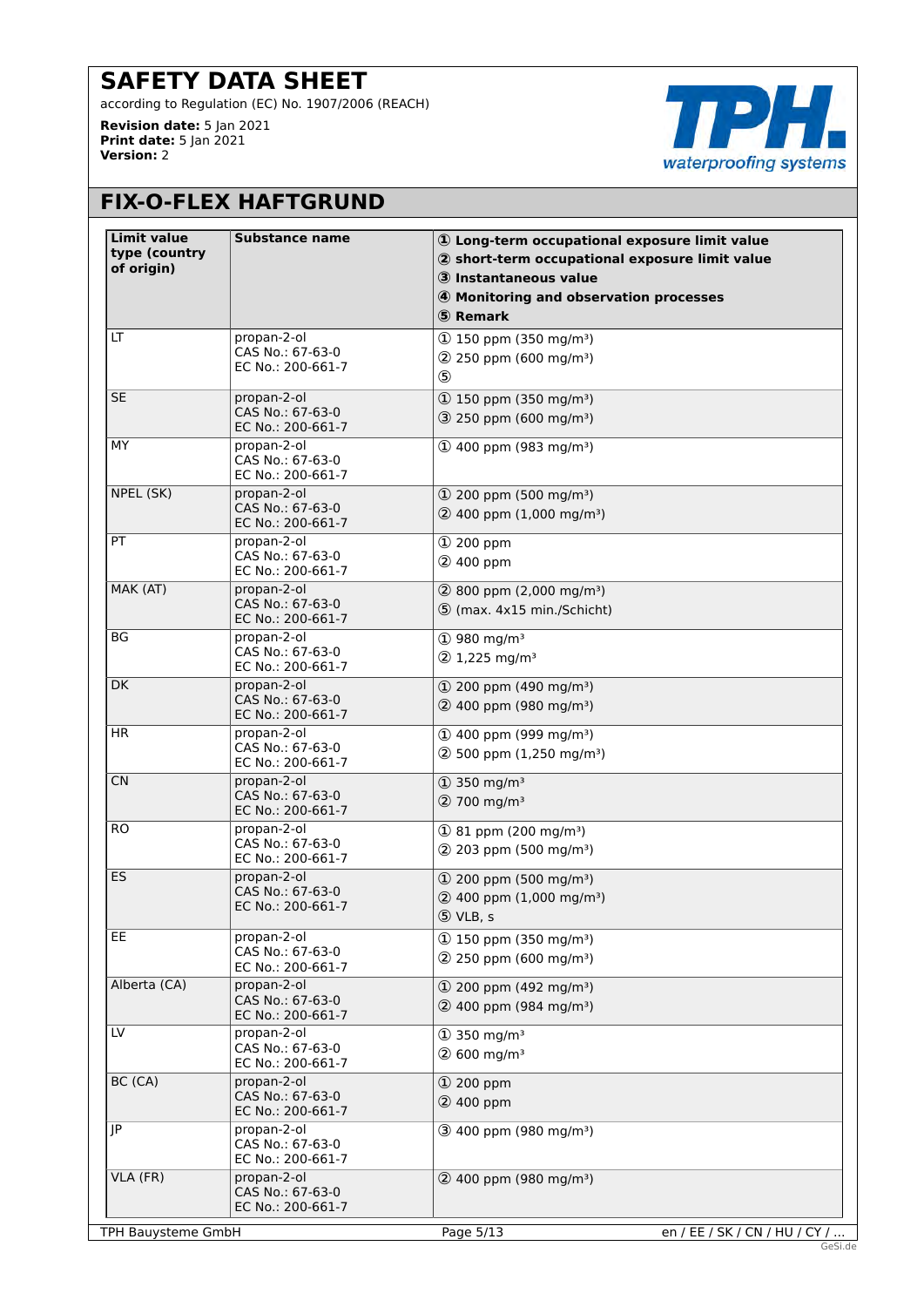according to Regulation (EC) No. 1907/2006 (REACH)

**Revision date:** 5 Jan 2021 **Print date:** 5 Jan 2021 **Version:** 2



# **FIX-O-FLEX HAFTGRUND**

| <b>Limit value</b><br>type (country | Substance name                                       | 10 Long-term occupational exposure limit value<br>2 short-term occupational exposure limit value        |
|-------------------------------------|------------------------------------------------------|---------------------------------------------------------------------------------------------------------|
| of origin)                          |                                                      | 3 Instantaneous value                                                                                   |
|                                     |                                                      | 4 Monitoring and observation processes                                                                  |
|                                     |                                                      | 5 Remark                                                                                                |
| MAK (AT)                            | propan-2-ol<br>CAS No.: 67-63-0<br>EC No.: 200-661-7 | $(D)$ 200 ppm (500 mg/m <sup>3</sup> )                                                                  |
| SI                                  | propan-2-ol<br>CAS No.: 67-63-0<br>EC No.: 200-661-7 | $(1)$ 200 ppm (500 mg/m <sup>3</sup> )<br>$(2)$ 400 ppm (1,000 mg/m <sup>3</sup> )                      |
| WEL (GB)                            | propan-2-ol<br>CAS No.: 67-63-0<br>EC No.: 200-661-7 | $(1)$ 400 ppm (999 mg/m <sup>3</sup> )<br>$(2)$ 500 ppm (1,250 mg/m <sup>3</sup> )                      |
| <b>TW</b>                           | propan-2-ol<br>CAS No.: 67-63-0<br>EC No.: 200-661-7 | $(D$ 400 ppm (983 mg/m <sup>3</sup> )                                                                   |
| <b>KR</b>                           | propan-2-ol<br>CAS No.: 67-63-0<br>EC No.: 200-661-7 | $(1)$ 200 ppm (480 mg/m <sup>3</sup> )<br>2 400 ppm (980 mg/m <sup>3</sup> )                            |
| IS.                                 | propan-2-ol<br>CAS No.: 67-63-0<br>EC No.: 200-661-7 | $(1)$ 200 ppm (490 mg/m <sup>3</sup> )<br>5 (efnið getur auðveldlega borist inn í líkamann gegnum húð)  |
| СH                                  | propan-2-ol<br>CAS No.: 67-63-0<br>EC No.: 200-661-7 | $(1)$ 200 ppm (500 mg/m <sup>3</sup> )<br>$(2)$ 400 ppm (1,000 mg/m <sup>3</sup> )                      |
| <b>HU</b>                           | propan-2-ol<br>CAS No.: 67-63-0<br>EC No.: 200-661-7 | $\textcircled{1}$ 500 mg/m <sup>3</sup><br>2 1,000 mg/m <sup>3</sup><br>5 (felvehető a bőrön keresztül) |
| RU                                  | propan-2-ol<br>CAS No.: 67-63-0<br>EC No.: 200-661-7 | $\textcircled{1}$ 10 mg/m <sup>3</sup><br>$(3)$ 50 mg/m <sup>3</sup>                                    |
| <b>GR</b>                           | propan-2-ol<br>CAS No.: 67-63-0<br>EC No.: 200-661-7 | $(D$ 400 ppm (980 mg/m <sup>3</sup> )<br>$(2)$ 500 ppm (1,225 mg/m <sup>3</sup> )                       |
| Québec (CA)                         | propan-2-ol<br>CAS No.: 67-63-0<br>EC No.: 200-661-7 | $(D$ 400 ppm (985 mg/m <sup>3</sup> )<br>$(2)$ 500 ppm (1,230 mg/m <sup>3</sup> )                       |
| OSHA (US)                           | propan-2-ol<br>CAS No.: 67-63-0<br>EC No.: 200-661-7 | $(1)$ 400 ppm (980 mg/m <sup>3</sup> )                                                                  |
| NIOSH (US)                          | propan-2-ol<br>CAS No.: 67-63-0<br>EC No.: 200-661-7 | 1 400 ppm (980 mg/m <sup>3</sup> )<br>$(2)$ 500 ppm (1,225 mg/m <sup>3</sup> )                          |
| ACGIH (US)                          | propan-2-ol<br>CAS No.: 67-63-0<br>EC No.: 200-661-7 | $(1)$ 200 ppm (492 mg/m <sup>3</sup> )<br>2 400 ppm (984 mg/m <sup>3</sup> )                            |
| <b>TRGS 900 (DE)</b>                | propan-2-ol<br>CAS No.: 67-63-0<br>EC No.: 200-661-7 | $(1)$ 200 ppm (500 mg/m <sup>3</sup> )<br>$(2)$ 400 ppm (1,000 mg/m <sup>3</sup> )                      |
| <b>TRGS 900 (DE)</b>                | Hydrocarbons, TRGS 900                               | $\Phi$ 0 mg/m <sup>3</sup><br>5 Mass fraction (wt %): 0                                                 |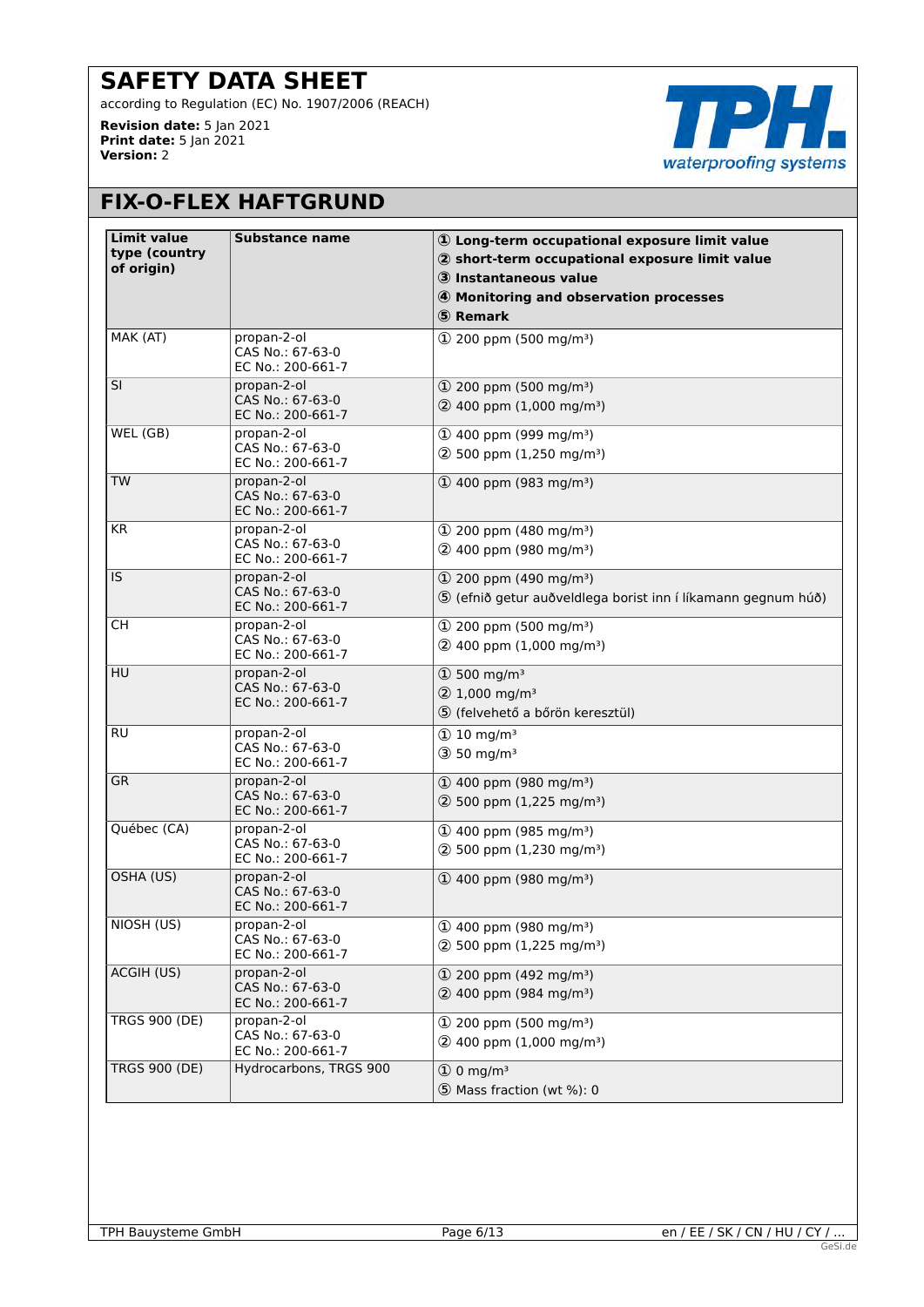according to Regulation (EC) No. 1907/2006 (REACH)

**Revision date:** 5 Jan 2021 **Print date:** 5 Jan 2021 **Version:** 2



# **FIX-O-FLEX HAFTGRUND**

#### **8.1.2. Biological limit values**

| <b>Limit value</b><br>type (country<br>of origin) | <b>Substance name</b>                                | <b>Limit value</b> | 1 parameter<br>2 Test material<br><b>3</b> Time of sampling<br>4 Remark                               |
|---------------------------------------------------|------------------------------------------------------|--------------------|-------------------------------------------------------------------------------------------------------|
| BAT (CH)                                          | propan-2-ol<br>CAS No.: 67-63-0<br>EC No.: 200-661-7 | 25 mg/L            | 1 Aceton<br>2 Urin<br>3 Expositionsende bzw. Schichtende                                              |
| BAT (CH)                                          | propan-2-ol<br>CAS No.: 67-63-0<br>EC No.: 200-661-7 | 25 mg/L            | 1 Aceton<br>2 Blut<br>3 Expositionsende bzw. Schichtende                                              |
| VLB (ES)                                          | propan-2-ol<br>CAS No.: 67-63-0<br>EC No.: 200-661-7 | 40 mg/L            | 1 acetona<br>2 orina<br>3 en caso de exposición por largo tiempo, fin<br>de exposición o fin de turno |
| <b>TRGS 903 (DE)</b>                              | propan-2-ol<br>CAS No.: 67-63-0<br>EC No.: 200-661-7 | $25$ mg/L          | 1 Aceton<br>2 Blut<br>3 Expositionsende bzw. Schichtende                                              |
| <b>TRGS 903 (DE)</b>                              | propan-2-ol<br>CAS No.: 67-63-0<br>EC No.: 200-661-7 | 25 mg/L            | 1 Aceton<br>2 Urin<br>3 Expositionsende bzw. Schichtende                                              |
| ACGIH-BEI (US)                                    | propan-2-ol<br>CAS No.: 67-63-0<br>EC No.: 200-661-7 | 40 mg/L            | 1 Acetone in urine<br>2 urine<br>3 end of shift at end of workweek                                    |
| VLBO (RO)                                         | propan-2-ol<br>CAS No.: 67-63-0<br>EC No.: 200-661-7 | 50 mg/L            | 1 Alcohol izopropilic<br>2 urina<br>3 finalul expunerii, resp. finalul schimbului                     |
| BAT (SI)                                          | propan-2-ol<br>CAS No.: 67-63-0<br>EC No.: 200-661-7 | 25 mg/L            | 1 aceton<br>2 kri<br>3 ob koncu delovne izmene                                                        |
| BAT (SI)                                          | propan-2-ol<br>CAS No.: 67-63-0<br>EC No.: 200-661-7 | 25 mg/L            | 1 aceton<br>2 urin<br>3 ob koncu delovne izmene                                                       |
| BIO (HU)                                          | propan-2-ol<br>CAS No.: 67-63-0<br>EC No.: 200-661-7 | 25 mg/L            | 1 Aceton<br>2 vizelet<br>3 expozíció vége illetve műszak vége                                         |
| BIO (HR)                                          | propan-2-ol<br>CAS No.: 67-63-0<br>EC No.: 200-661-7 | 50 mg/L            | 1 aceton<br>2 krv<br>3 kraj izloženosti, odnosno kraj smjene                                          |
| BIO (HR)                                          | propan-2-ol<br>CAS No.: 67-63-0<br>EC No.: 200-661-7 | 50 mg/L            | 1 aceton<br>2 urin<br>3 kraj izloženosti, odnosno kraj smjene                                         |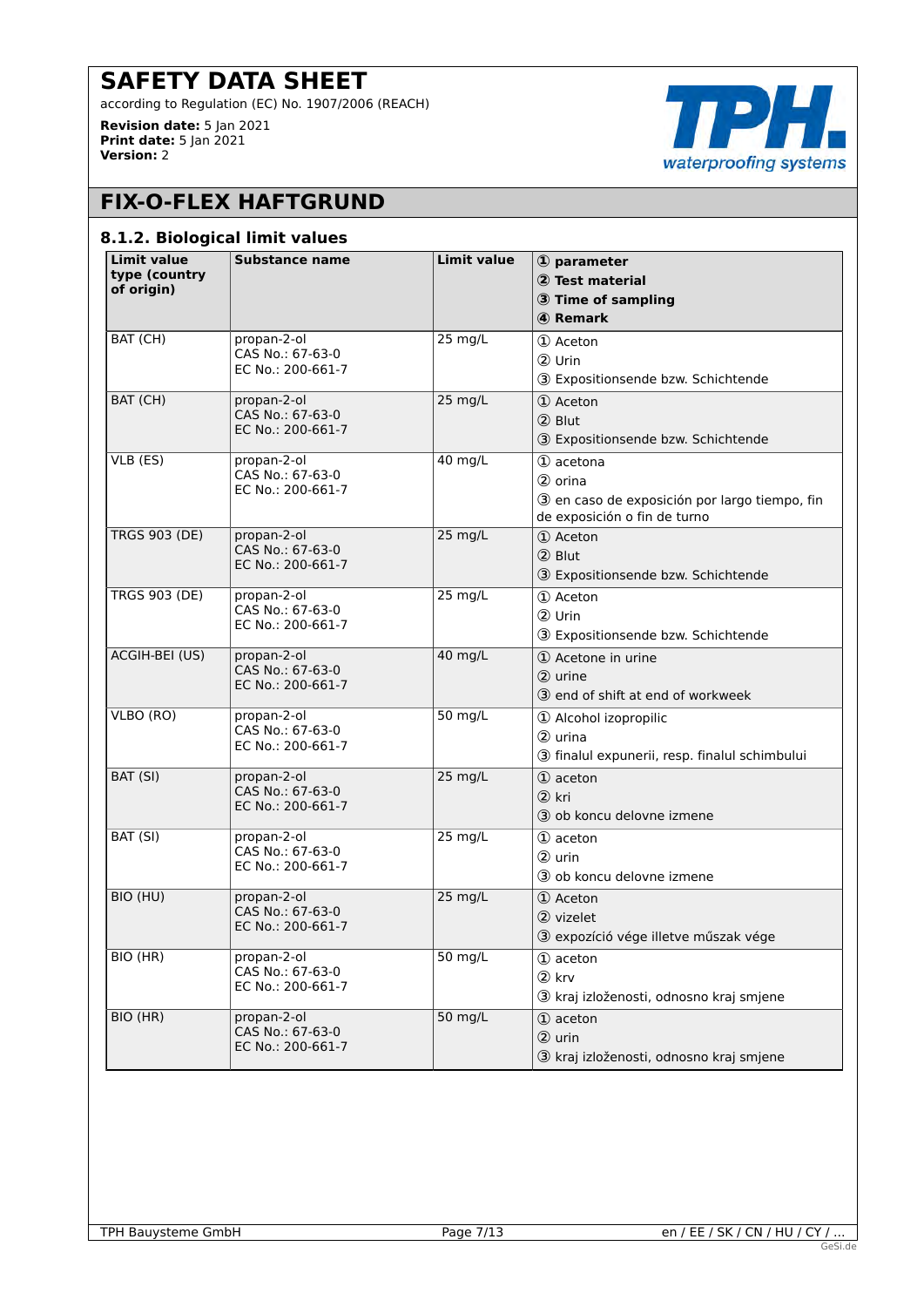according to Regulation (EC) No. 1907/2006 (REACH)

**Revision date:** 5 Jan 2021 **Print date:** 5 Jan 2021 **Version:** 2



# **FIX-O-FLEX HAFTGRUND**

#### **8.1.3. DNEL-/PNEC-values**

| <b>Substance name</b>                 | <b>DNEL value</b>  | <b>1</b> DNEL type                         |
|---------------------------------------|--------------------|--------------------------------------------|
|                                       |                    | 2 Exposure route                           |
| propan-2-ol                           | 500 mg/m $3$       | 1 DNEL worker                              |
| CAS No.: 67-63-0<br>EC No.: 200-661-7 |                    | 2 Long-term - inhalation, systemic effects |
| propan-2-ol                           | 89 mg/m $3$        | 1 DNEL Consumer                            |
| CAS No.: 67-63-0<br>EC No.: 200-661-7 |                    | 2 Long-term - inhalation, systemic effects |
| propan-2-ol                           | 888 mg/kg          | 1 DNEL worker                              |
| CAS No.: 67-63-0<br>EC No.: 200-661-7 | bw/day             | 2 Long-term - dermal, systemic effects     |
| propan-2-ol                           | 319 mg/kg          | 1 DNEL Consumer                            |
| CAS No.: 67-63-0<br>EC No.: 200-661-7 | bw/day             | 2 Long-term - dermal, systemic effects     |
| propan-2-ol                           | 26 mg/kg           | 1 DNEL Consumer                            |
| CAS No.: 67-63-0<br>EC No.: 200-661-7 | bw/day             | 2 Long-term - oral, systemic effects       |
|                                       |                    |                                            |
|                                       |                    |                                            |
| <b>Substance name</b>                 | <b>PNEC Value</b>  | 1 PNEC type                                |
| propan-2-ol                           | 140.9 mg/l         | 1) PNEC aquatic, freshwater                |
| CAS No.: 67-63-0<br>EC No.: 200-661-7 |                    |                                            |
| propan-2-ol                           | 140.9 mg/l         | 1 PNEC aquatic, marine water               |
| CAS No.: 67-63-0                      |                    |                                            |
| EC No.: 200-661-7<br>propan-2-ol      | 2,251 mg/l         |                                            |
| CAS No.: 67-63-0                      |                    | 1 PNEC sewage treatment plant              |
| EC No.: 200-661-7                     |                    |                                            |
| propan-2-ol<br>CAS No.: 67-63-0       | 28 mg/kg<br>bw/day | 1 PNEC soil                                |
| EC No.: 200-661-7                     |                    |                                            |
| propan-2-ol<br>CAS No.: 67-63-0       | 160 mg/kg          | 1) PNEC secondary poisoning                |

#### **8.2. Exposure controls**

#### **8.2.1. Appropriate engineering controls**

No data available

#### **8.2.2. Personal protection equipment**

#### **Eye/face protection:**

Eye glasses with side protection DIN EN 166

#### **Skin protection:**

Tested protective gloves must be worn EN ISO 374 Suitable material: Breakthrough time: min In the case of wanting to use the gloves again, clean them before taking off and air them well. Breakthrough times and swelling properties of the material must be taken into consideration.

### **Respiratory protection:**

Filtering device with filter or ventilator filtering device of type: AX

# **8.2.3. Environmental exposure controls**

No data available

# **SECTION 9: Physical and chemical properties**

# **9.1. Information on basic physical and chemical properties**

#### **Appearance**

| .<br>Physical state: Liquid<br><b>Odour: Ethanol</b> |
|------------------------------------------------------|
| <b>FPH Bauvsteme GmbH</b>                            |

**Colour:** colourless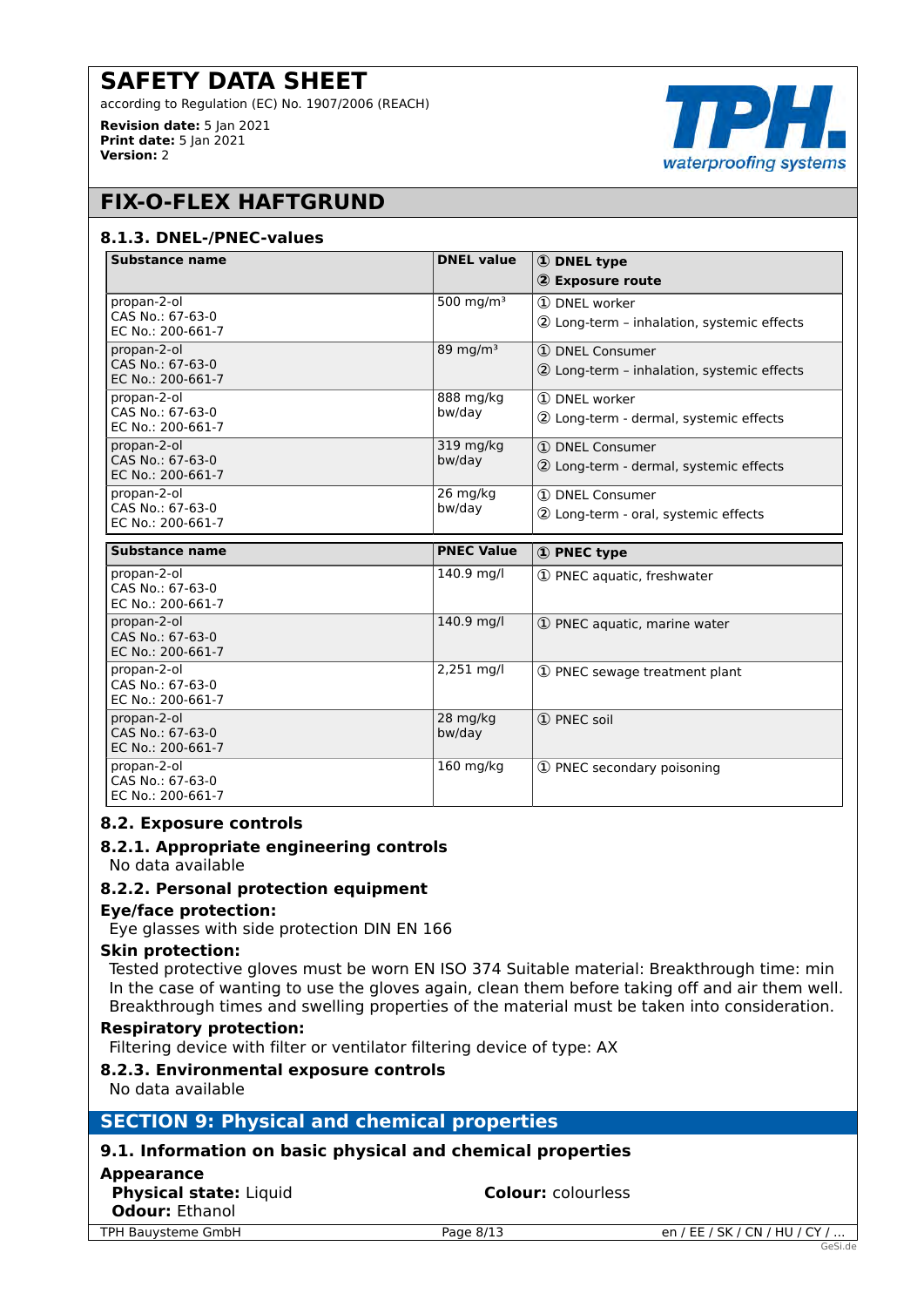according to Regulation (EC) No. 1907/2006 (REACH)

**Revision date:** 5 Jan 2021 **Print date:** 5 Jan 2021 **Version:** 2



# **FIX-O-FLEX HAFTGRUND**

#### **Safety relevant basis data**

| parameter                                       |                                  | at $^{\circ}$ C | <b>Method</b> | <b>Remark</b> |
|-------------------------------------------------|----------------------------------|-----------------|---------------|---------------|
| рH                                              | not determined                   |                 |               |               |
| Melting point                                   | $\approx$ -89 °C                 |                 |               |               |
| Freezing point                                  | not determined                   |                 |               |               |
| Initial boiling point and boiling<br>range      | $\approx 82$ °C                  |                 |               |               |
| Decomposition temperature                       | not determined                   |                 |               |               |
| Flash point                                     | $\approx$ 12 °C                  |                 |               |               |
| Evaporation rate                                | not determined                   |                 |               |               |
| Auto-ignition temperature                       | not determined                   |                 |               |               |
| Upper/lower flammability or<br>explosive limits | not determined                   |                 |               |               |
| Vapour pressure                                 | not determined                   |                 |               |               |
| Vapour density                                  | not determined                   |                 |               |               |
| Density                                         | $\approx 0.79$ g/cm <sup>3</sup> | 23 °C           | EN ISO 2811-1 |               |
| <b>Bulk density</b>                             | not determined                   |                 |               |               |
| Water solubility                                | miscible                         |                 |               |               |
| Partition coefficient: n-octanol/<br>water      | not determined                   |                 |               |               |
| Dynamic viscosity                               | not determined                   |                 |               |               |
| Kinematic viscosity                             | not determined                   |                 |               |               |

# **9.2. Other information**

No data available

# **SECTION 10: Stability and reactivity**

#### **10.1. Reactivity**

Highly flammable liquid and vapour.

#### **10.2. Chemical stability**

No data available

# **10.3. Possibility of hazardous reactions**

No data available

#### **10.4. Conditions to avoid**

No data available

#### **10.5. Incompatible materials** No data available

# **10.6. Hazardous decomposition products**

Gases/vapours, toxic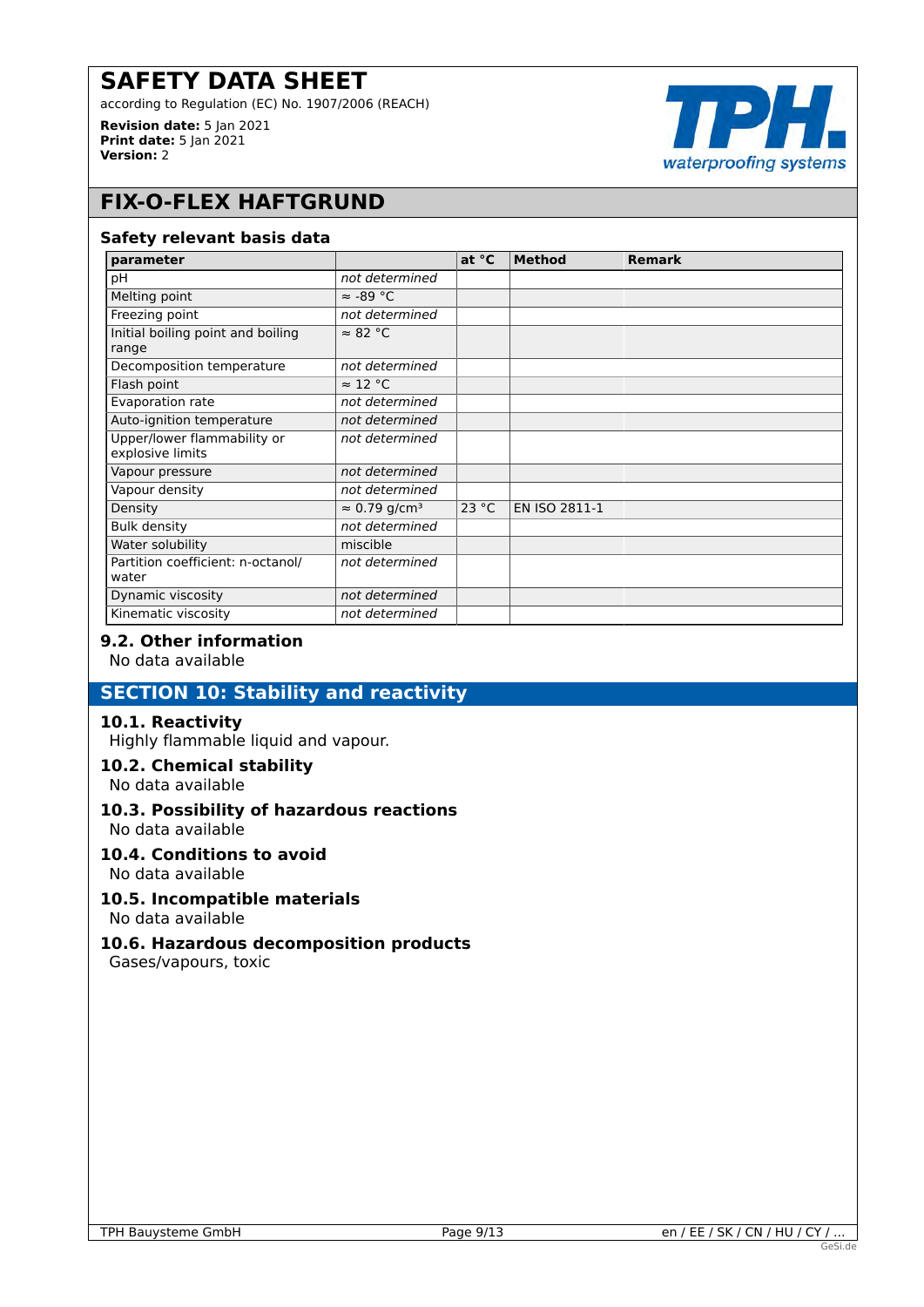according to Regulation (EC) No. 1907/2006 (REACH)

**Revision date:** 5 Jan 2021 **Print date:** 5 Jan 2021 **Version:** 2



# **FIX-O-FLEX HAFTGRUND**

# **SECTION 11: Toxicological information**

#### **11.1. Information on toxicological effects**

| <b>Substance name</b>                                                                   | <b>Toxicological information</b>                                                                                                                                                            |
|-----------------------------------------------------------------------------------------|---------------------------------------------------------------------------------------------------------------------------------------------------------------------------------------------|
| propan-2-ol<br>CAS No.: 67-63-0<br>EC No.: 200-661-7                                    | $LD_{50}$ oral:<br>5,840 mg/kg (Rat) OECD 401<br>LC <sub>50</sub> Acute inhalation toxicity (vapour):<br>>25 mg/l 6 h (Rat) OECD 403<br>$LD_{50}$ dermal:<br>13,900 mg/kg (Rabbit) OECD 402 |
| N-(3-(trimethoxysilyl)propyl)ethylenediamine<br>CAS No.: 1760-24-3<br>EC No.: 217-164-6 | $LC_{50}$ Acute inhalation toxicity (dust/mist):<br>1.49 - 2.44 mg/l 4 h (Rat)<br>$LD_{50}$ oral:<br>2,995 mg/kg (Rat)<br>$LD_{50}$ dermal:<br>$>$ 2,000 mg/kg (Rat)                        |

#### **Acute oral toxicity:**

Based on available data, the classification criteria are not met.

#### **Acute dermal toxicity:**

Based on available data, the classification criteria are not met.

#### **Acute inhalation toxicity:**

Based on available data, the classification criteria are not met.

#### **Skin corrosion/irritation:**

Based on available data, the classification criteria are not met.

#### **Serious eye damage/irritation:**

Causes serious eye irritation.

#### **Respiratory or skin sensitisation:**

Contains N-(3-(trimethoxysilyl)propyl)ethylenediamine. May produce an allergic reaction.

#### **Germ cell mutagenicity:**

Based on available data, the classification criteria are not met.

#### **Carcinogenicity:**

Based on available data, the classification criteria are not met.

# **Reproductive toxicity:**

Based on available data, the classification criteria are not met.

# **STOT-single exposure:**

May cause drowsiness or dizziness.

# **STOT-repeated exposure:**

Based on available data, the classification criteria are not met.

# **Aspiration hazard:**

Based on available data, the classification criteria are not met.

# **Additional information:**

No data available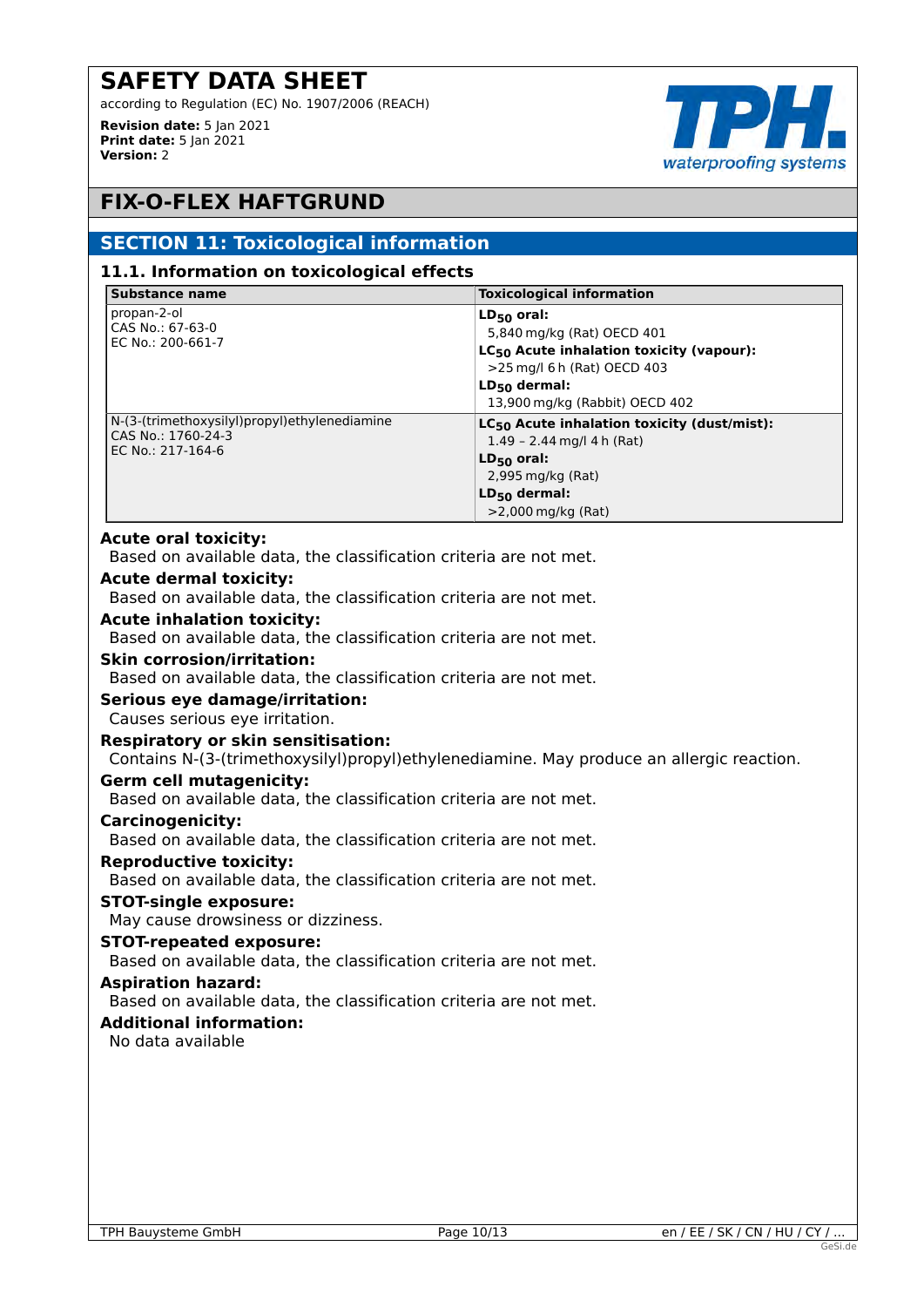according to Regulation (EC) No. 1907/2006 (REACH)

**Revision date:** 5 Jan 2021 **Print date:** 5 Jan 2021 **Version:** 2



# **FIX-O-FLEX HAFTGRUND**

# **SECTION 12: Ecological information**

| Substance name                                                                          | <b>Toxicological information</b>                                                                                                                                                                                                                                                                                                                                                                                                                    |
|-----------------------------------------------------------------------------------------|-----------------------------------------------------------------------------------------------------------------------------------------------------------------------------------------------------------------------------------------------------------------------------------------------------------------------------------------------------------------------------------------------------------------------------------------------------|
| propan-2-ol<br>CAS No.: 67-63-0<br>EC No.: 200-661-7                                    | LC <sub>50</sub> : 9,640 mg/l 4 d (fish, Pimephales promelas (fathea<br>d minnow)) OECD 203<br>$LC_{50}$ : 9,714 mg/l (Daphnia magna (Big water flea))<br>OECD 202, 24h<br>$EC_{50}$ : >100 mg/l 3 d (Algae/water plant, Desmodesmus<br>subspicatus)<br><b>LOEC:</b> 1,000 mg/l (Algae/water plant) 8d<br>$EC_{50}$ : >100 mg/l (Bacteria)                                                                                                          |
| N-(3-(trimethoxysilyl)propyl)ethylenediamine<br>CAS No.: 1760-24-3<br>EC No.: 217-164-6 | LC <sub>50</sub> : 597 mg/l 4 d (fish, semistatic Danio rerio (zebrafi<br>sh))<br>$EC_{50}$ : 81 mg/l 2 d (Daphnia magna (Big water flea))<br>IC <sub>50</sub> : 8.8 mg/l 3 d (Algae/water plant, Algae/water<br>plant) OECD 201<br><b>NOEC:</b> 3.1 mg/l 3 d OECD 201<br>$EC_{50}$ : 67 mg/l (Pseudomonas putida) 16h<br><b>NOEC:</b> 1 mg/l 21 d (Daphnia magna (Big water flea))<br><b>NOEC:</b> $\geq$ 1,000 mg/l (Eisenia fetida) OECD 207,14d |

# **12.2. Persistence and degradability**

| <b>Substance name</b>                        | <b>Biodegradation</b> | Remark |
|----------------------------------------------|-----------------------|--------|
| propan-2-ol                                  | Yes, rapidly          |        |
| CAS No.: 67-63-0                             |                       |        |
| EC No.: 200-661-7                            |                       |        |
| N-(3-(trimethoxysilyl)propyl)ethylenediamine | Yes, slowly           |        |
| l CAS No.: 1760-24-3                         |                       |        |
| l EC No.: 217-164-6                          |                       |        |

# **12.3. Bioaccumulative potential**

| Substance name                   | Log K <sub>ow</sub> | <b>Bioconcentration factor (BCF)</b> |
|----------------------------------|---------------------|--------------------------------------|
| propan-2-ol<br>LCAS No.: 67-63-0 | 0.05                |                                      |
| EC No.: 200-661-7                |                     |                                      |

# **12.4. Mobility in soil**

No data available

#### **12.5. Results of PBT and vPvB assessment**

| Substance name                                                                            | <b>Results of PBT and vPvB assessment</b>                                                            |
|-------------------------------------------------------------------------------------------|------------------------------------------------------------------------------------------------------|
| propan-2-ol<br>l CAS No.: 67-63-0<br>EC No.: 200-661-7                                    | The substance in the mixture does not meet the PBT/<br>vPvB criteria according to REACH, annex XIII. |
| N-(3-(trimethoxysilyl)propyl)ethylenediamine<br>CAS No.: 1760-24-3<br>l EC No.: 217-164-6 | The substance in the mixture does not meet the PBT/<br>vPvB criteria according to REACH, annex XIII. |

#### **12.6. Other adverse effects**

No data available

# **SECTION 13: Disposal considerations**

#### **13.1. Waste treatment methods**

# **13.1.1. Product/Packaging disposal**

Waste codes/waste designations according to EWC/AVV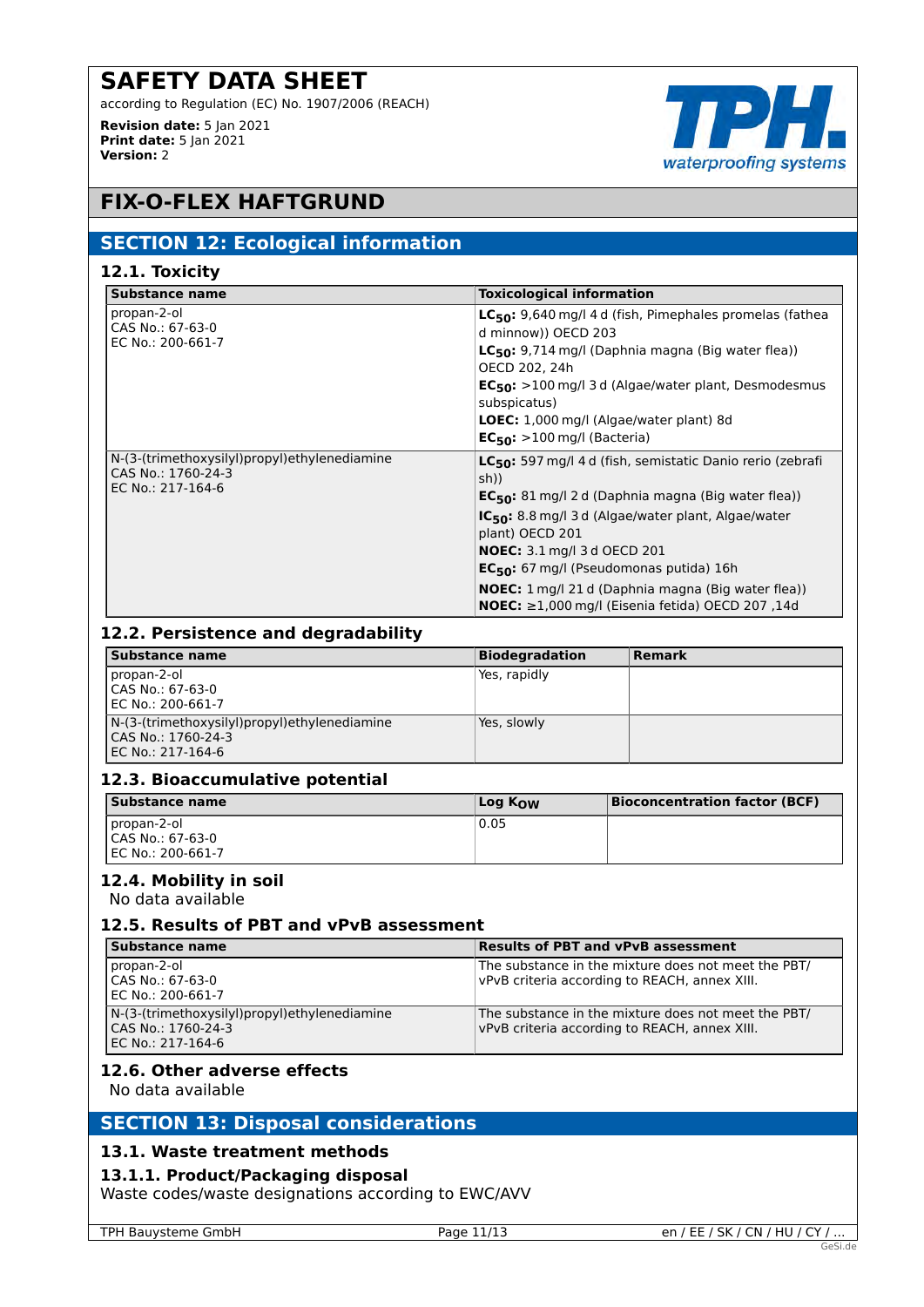according to Regulation (EC) No. 1907/2006 (REACH)

**Revision date:** 5 Jan 2021 **Print date:** 5 Jan 2021 **Version:** 2



# **FIX-O-FLEX HAFTGRUND**

#### **Waste code product:**

08 04 09 \* Waste adhesives and sealants containing organic solvents or other dangerous substances

\*: Evidence for disposal must be provided.

#### **Waste treatment options**

#### **Appropriate disposal / Product:**

Consult the appropriate local waste disposal expert about waste disposal.

| <b>SECTION 14: Transport information</b>       |                                                |                                             |                                           |
|------------------------------------------------|------------------------------------------------|---------------------------------------------|-------------------------------------------|
| <b>Land transport</b><br>(ADR/RID)             | <b>Inland waterway</b><br>craft (ADN)          | Sea transport<br>(IMDG)                     | Air transport<br>(ICAO-TI / IATA-<br>DGR) |
| 14.1. UN-No.                                   |                                                |                                             |                                           |
| <b>UN 1993</b>                                 | <b>UN 1993</b>                                 | <b>UN 1993</b>                              | <b>UN 1993</b>                            |
| 14.2. UN proper shipping name                  |                                                |                                             |                                           |
| FLAMMABLE LIQUID,                              | FLAMMABLE LIQUID,                              | FLAMMABLE LIQUID,<br>N.O.S. (propan-2-ol)   | FLAMMABLE LIQUID,<br>N.O.S. (propan-2-ol) |
| N.O.S. (propan-2-ol)                           | N.O.S. (propan-2-ol)                           |                                             |                                           |
| 14.3. Transport hazard class(es)               |                                                |                                             |                                           |
|                                                |                                                |                                             |                                           |
| 3                                              | 3                                              | 3                                           | 3                                         |
| 14.4. Packing group                            |                                                |                                             |                                           |
| Ш                                              | Ш                                              | $\mathbf{II}$                               | $\mathbf{II}$                             |
| 14.5. Environmental hazards                    |                                                |                                             |                                           |
| No                                             | No                                             | <b>No</b>                                   | No                                        |
| 14.6. Special precautions for user             |                                                |                                             |                                           |
| <b>Special provisions:</b><br>274   601   640D | <b>Special provisions:</b><br>274   601   640D | <b>Special provisions:</b><br>274           | <b>Special provisions:</b><br>A3          |
| <b>Limited quantity</b><br>(LQ): 1 L           | <b>Limited quantity</b><br>(LQ): 1 L           | <b>Limited quantity</b><br>(LQ): 1 L        | <b>Limited quantity</b><br>(LQ): Y341     |
| <b>Excepted Quantiti</b><br>es (EQ): E2        | <b>Excepted Quantitie</b><br>s (EQ): E2        | <b>Excepted Quantitie</b><br>$S$ (EQ): $E2$ | <b>Excepted Quantiti</b><br>es (EQ): E2   |
| <b>Hazard identificati</b><br>on number (Kemle | <b>Classification</b><br>$code: F1$            | <b>EmS-No.: F-E, S-E</b><br><b>Remark:</b>  | <b>Remark:</b>                            |
| r No.): 33<br><b>Classification</b>            | <b>Remark:</b>                                 |                                             |                                           |
| code: F1                                       |                                                |                                             |                                           |
| tunnel restriction<br>code: (D/E)              |                                                |                                             |                                           |
| <b>Remark:</b>                                 |                                                |                                             |                                           |

# **14.7. Transport in bulk according to Annex II of Marpol and the IBC Code** No data available